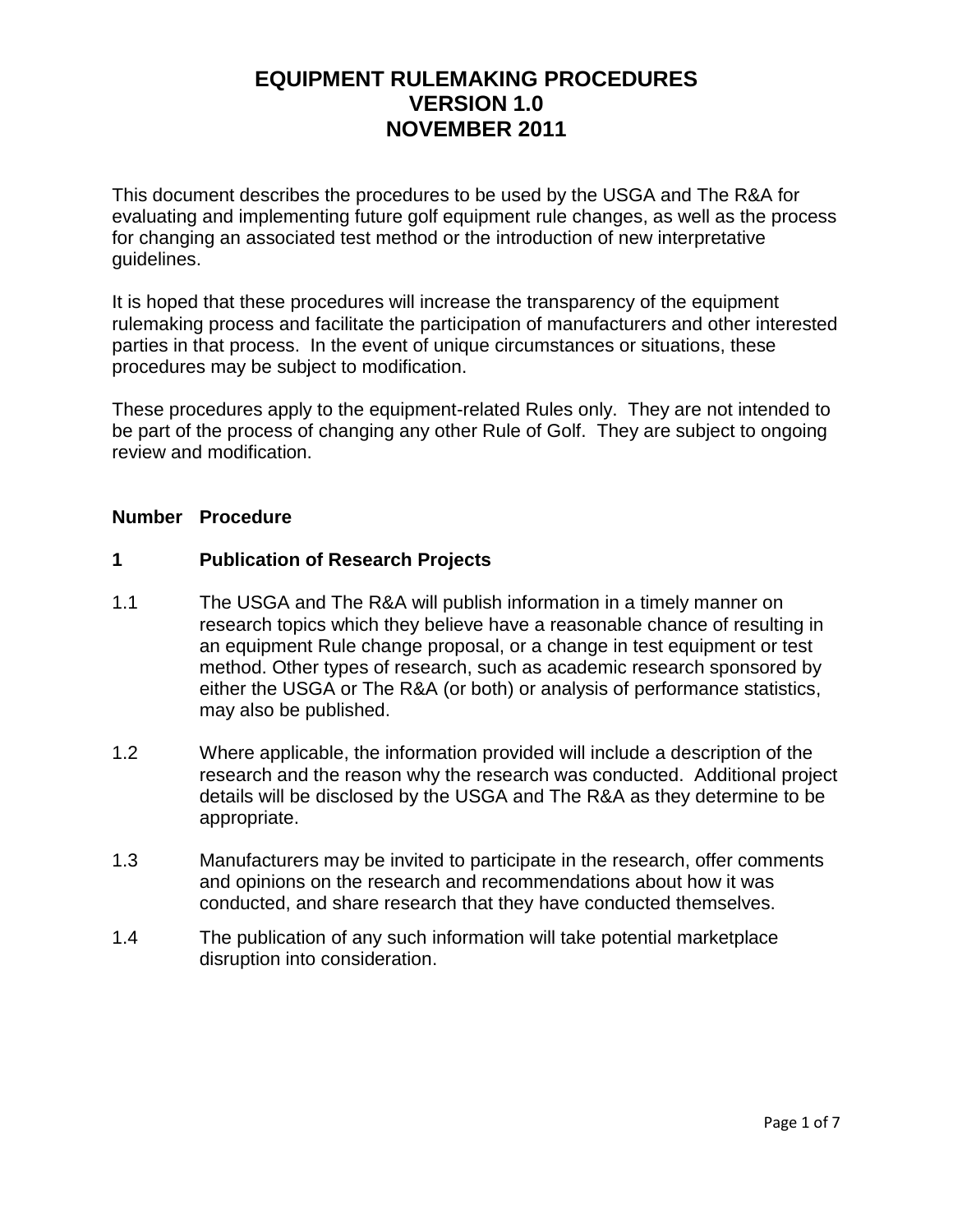# **2 Publication of Comments Received**

- 2.1 Comments which are provided to the USGA and The R&A in response to a proposed Rule change, including the identification of the source of the comments, will be published on the respective websites of the USGA and The R&A.
- 2.2 Appropriate controls will be in place to prevent comments from being published without the submitter's permission. Submitters will be asked to include a completed permission form with their comments either:
	- 2.2.1 Giving permission for the comments to be published verbatim; or
	- 2.2.2 Giving permission for publication of a modified version of their comments, which redacts any sensitive and/or proprietary information. The submitter would be required to provide the modified document for publication. The contents of the modified document, however, must be substantially similar to the nonpublished version; or
	- 2.2.3 Withholding permission for the comments to be published.
- 2.3 The USGA and The R&A will consider all comments equally, whether or not the submitter gives permission for the comments to be published.

Inappropriate comments, or comments received from anonymous sources, will not be published.

2.4 Published comments will be available on the USGA and R&A websites for a limited period.

# **3. Publication of the Details of Individual Submission Rulings**

- 3.1 Details of individual submissions will not generally be published. They will remain confidential information between the submitter and the USGA and/or The R&A. However, there may be instances when such a decision represents a new precedent or a modification to, or a clarification of, an interpretation of the Rules.
- 3.2 Information regarding the application of a new interpretation may be published if either of the following conditions is met:
	- 3.2.1. The USGA and The R&A consider the Rule interpretation to be precedent-setting or a change to a previous interpretation of the Rules.
	- 3.2.2. The USGA and The R&A believe that the interpretation is likely to be beneficial to others in terms of understanding what is and is not permitted under the Rules.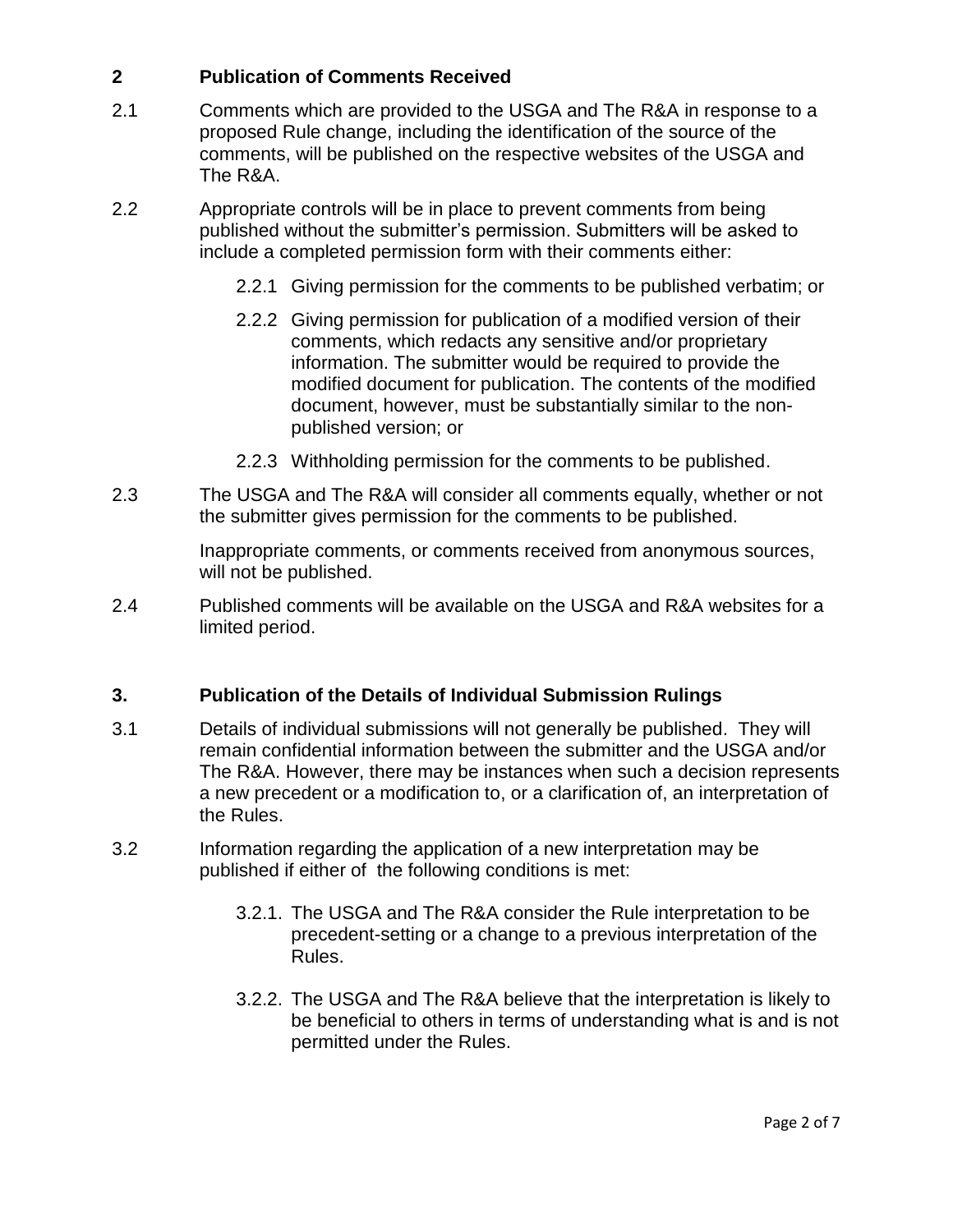- 3.3 Where appropriate, the USGA and The R&A will discuss the timing of a notice regarding the new or revised interpretation with the submitter(s) prior to its publication.
- 3.4 Depending on the specific situation, the information may be published on the respective websites of the USGA and The R&A and/or via a Notice to Manufacturers. In addition, it will also be included in the next updated version of the Guidebook.

### **4. Provisions to Facilitate the Transition to Newly Adopted Rules**

- 4.1 The USGA and The R&A will endeavor to avoid implementing any stipulations on the commercial activities of manufacturers and/or retailers when adopting new equipment Rules or interpretations. However, in the event of an extraordinary Rule change or unusual circumstances, the USGA and The R&A will consider whether invoking stipulations involving some aspects of equipment sales and/or manufacturing would be called for.
- 4.2 In the event that the USGA and The R&A believe that such stipulations are necessary, a Notice stating the reason(s) for the proposed stipulations will be provided to interested parties. Comments from manufacturers will be requested and the USGA and The R&A will discuss and consider the feedback provided by submitters. Any significant subsequent changes to the stipulations arising out of comments received will result in an additional Notice and Comment cycle before a decision is finalized.

# **5. Process for Implementation of Rule Change**

- 5.1 Equipment Rule changes can vary quite significantly in terms of degree and impact, so the implementation process will be tailored to the nature of each proposal. Examples of different types of Rule changes include:
	- 5.1.1. Rule changes that do not change the conformance status of previous submissions.
	- 5.1.2. Rule changes that may result in previously conforming equipment becoming non-conforming.
	- 5.1.3. Rule changes that represent a relaxation of the existing rule.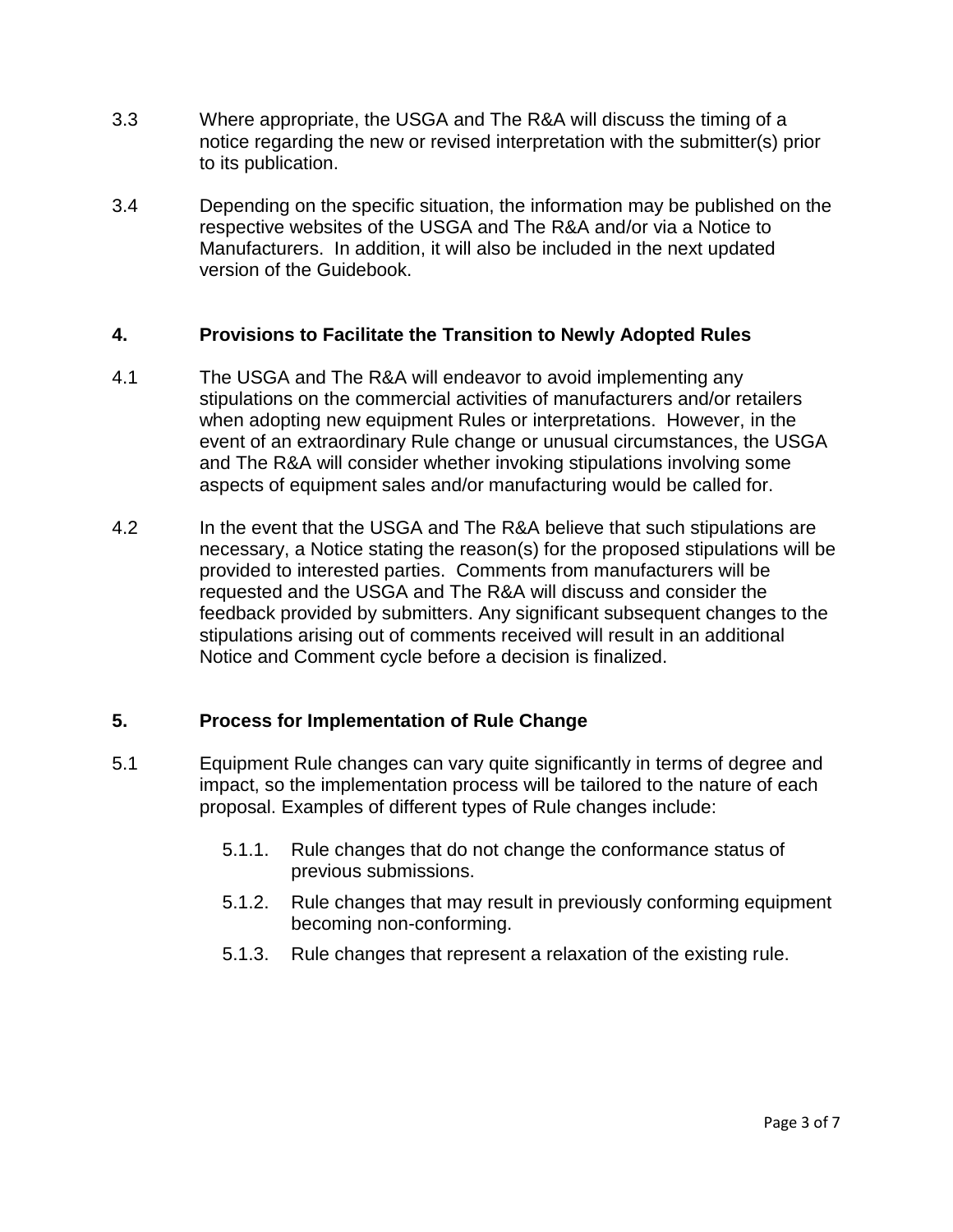- 5.2 The USGA and The R&A continually conduct various types of research concerning golf equipment. When a research topic has the potential to result in an equipment Rule change, an "Area of Interest" Notice will be published by the USGA and The R&A. Subsequently, and where applicable, the USGA and The R&A will publish any research which has been conducted and invite manufacturers, other involved entities and additional interested parties to comment and participate in the research *(as discussed in Section 1. "Publication of Research Projects").*
- 5.3 Based on the research conducted and the comments received, if the USGA and The R&A subsequently decide to propose an equipment Rule change, a proposal will be published via a Notice and Comment process that may include some or all the following items, as appropriate:
	- 5.3.1 An explanation of the perceived problem.
	- 5.3.2 A description of the goals of implementing the Rule change.
	- 5.3.3 Consideration of the effects of the Rule change.
	- 5.3.4 Any additional research conducted subsequent to the "Area of Interest" Notice supporting the Rule change.
	- 5.3.5 A description of the Rule change.
	- 5.3.6 Where applicable, a description of the equipment and procedures used to determine conformance to the Rule.
	- 5.3.7 A proposed implementation plan.
	- 5.3.8 An appropriate time for comments.
	- 5.3.9 If another recent equipment Rule or Rule change has the potential to simultaneously impact the goal of a new equipment Rule or Rule change, this impact will be identified and evaluated.
	- 5.3.10 Other items as relevant.
- 5.4 Throughout the process, manufacturers will be invited to offer their comments and opinions on proposed equipment Rule changes, including information relevant to past changes. After publication of the proposal, a forum on the proposed Rule change may be conducted by the USGA and The R&A.
- 5.5 The comments received, including those written and those received at a forum, if one is held, will be evaluated by the USGA and The R&A. This evaluation may lead to additional research being conducted by the USGA and The R&A and/or changes to the proposed Rule change. Written comments that meet the requirements for publication as discussed in Section 2, *"Publication of Comments Received",* will be published on the USGA and The R&A websites.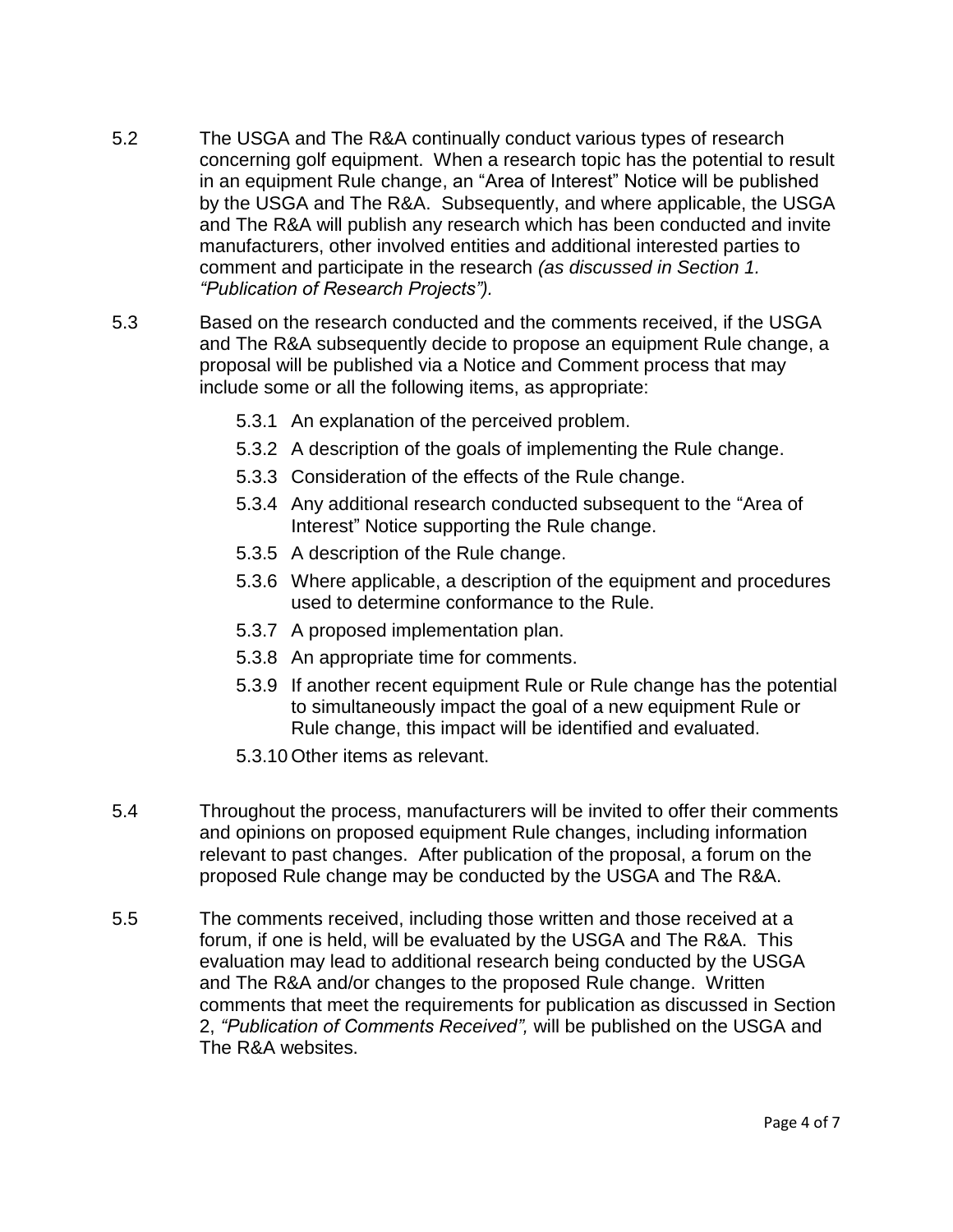5.6 Once all comments have been received and considered, a final decision regarding the proposed Rule change may be made by the USGA and The R&A. This decision would be published in a timely manner. However, if substantive changes have been made to the original proposal, a subsequent Notice will be issued by the USGA and The R&A for further comment, if they deem it appropriate to do so. After any further comments have been received and evaluated, a final decision regarding the proposed Rule change will be made by the USGA and The R&A.

### **6. Process for Implementation of Change in Test Equipment or Methods**

- 6.1 The USGA and The R&A continually investigate improvements to test equipment and methodologies. Generally, the objectives for a change to testing equipment will include:
	- 6.1.1. The establishment of objective criteria that are measurable using protocols that are reasonable to perform in terms of expertise, time and cost, and that result in data that is reliable, repeatable and that satisfies any relevant correlations; and
	- 6.1.2. A preference for the use of a single testing method for both rulemaking bodies; and
	- 6.1.3 A preference for protocols that can be performed in the field.
- 6.2 If the USGA and The R&A believe that an investigation may potentially lead to a significant change in the current test equipment or method used for measuring a specific parameter, an "Area of Interest" Notice will be published to equipment manufacturers. This Notice will include reasons for conducting the research and a description of the research. Manufacturers will be invited to provide their comments or share their own research regarding the existing test method or alternative test methods. If applicable, the USGA and The R&A will publish test equipment research updates and invite comments in a timely manner as they are developed.
- 6.3 After completion of the research and evaluation of any comments or research provided by equipment manufacturers, the USGA and The R&A will make a decision about proposing any improved or different test equipment or method. If it is decided to propose an improved or different test equipment or method, a proposal will be published and comments requested. A decision not to proceed with any change, or to delay a decision, will also be communicated.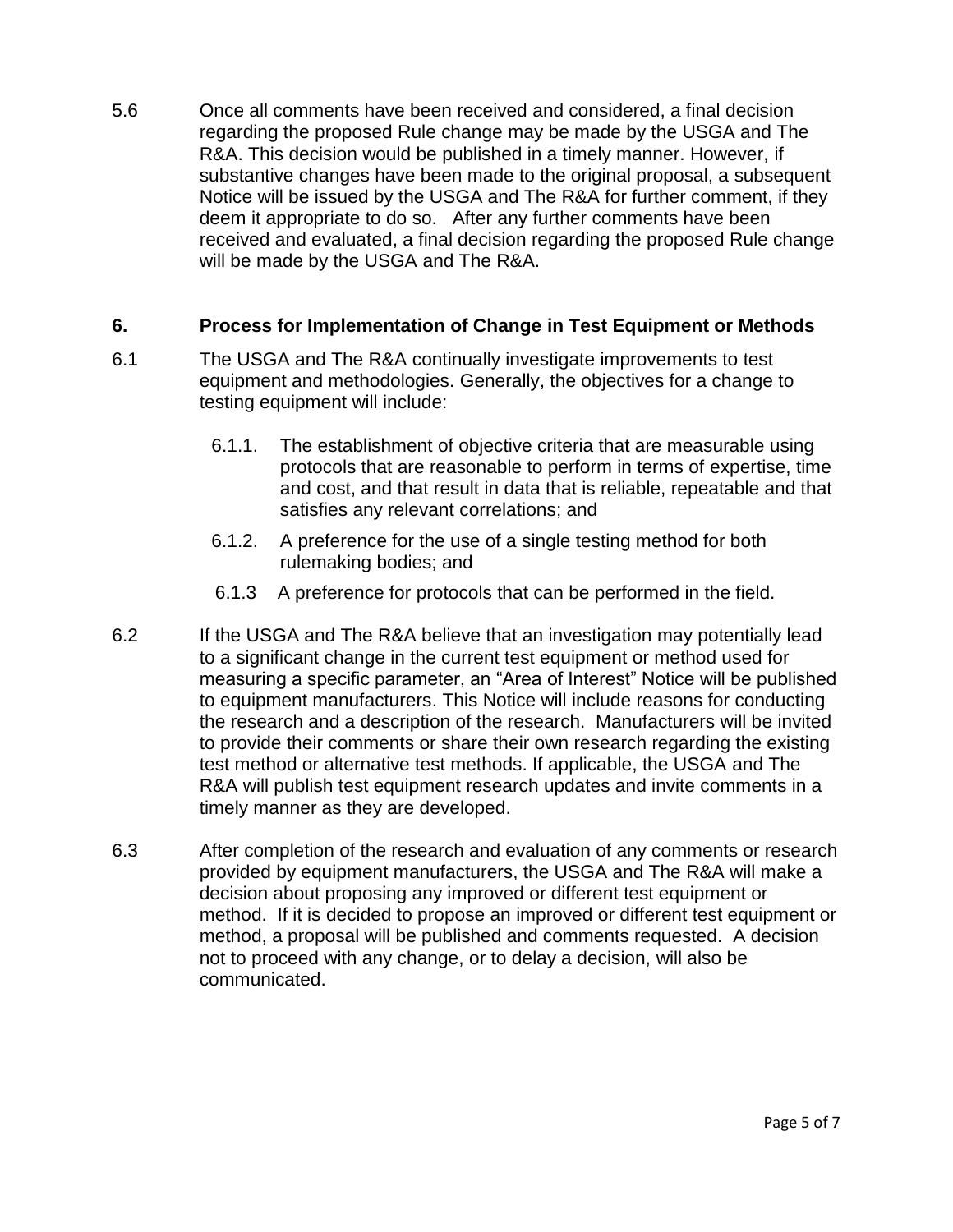- 6.4 A proposed test equipment change may include some or all of the following, as appropriate:
	- 6.4.1. A description of the test equipment/method change.
	- 6.4.2. An explanation of why the equipment/method change is appropriate.
	- 6.4.3. A description of the goal of implementing the equipment/method change.
	- 6.4.4. Research supporting the need/benefit of the equipment/method change.
	- 6.4.5. A proposed implementation plan.
	- 6.4.6. An appropriate time for comments to be provided.
- 6.5 All comments received will be considered, and where permission has been given *(as discussed in Section 2, "Publication of Comments")*, the comments will be published. Comments may include information regarding research carried out by manufacturers, opinions about the need for the equipment/method change, potential effects on the game, the industry, and the individual company, potential alternative means, and any other information as deemed appropriate by the submitter.
- 6.6 It is possible that the comments may result in additional research being conducted by the USGA and The R&A. If so, this research will be published. It is also possible that the comments and further research may result in changes to the original proposal and/or to the implementation plan. If such changes are considered by the USGA and The R&A to be significant, a revised proposal will be published with an appropriate amount of time provided for further comments to be received.
- 6.7 Once all comments have been received and considered, a final decision regarding the proposed test equipment/method and implementation plan will be made by the USGA and The R&A and published in a timely manner.

### **7 Protection of the Purpose and Intent of the Rules**

- 7.1 The USGA and The R&A are responsible for identifying the purpose and intent of the Rules and any Rule changes. If current Rules language is considered to allow circumvention of the intent or purpose of a Rule or Rule change, the USGA and The R&A will continue to apply the following clauses, as stated in the Rules of Golf, when necessary.
	- *7.1.1. The USGA and The R&A "reserves the right, at any time, to change the Rules relating to clubs and balls and make or change the interpretations of these Rules."*